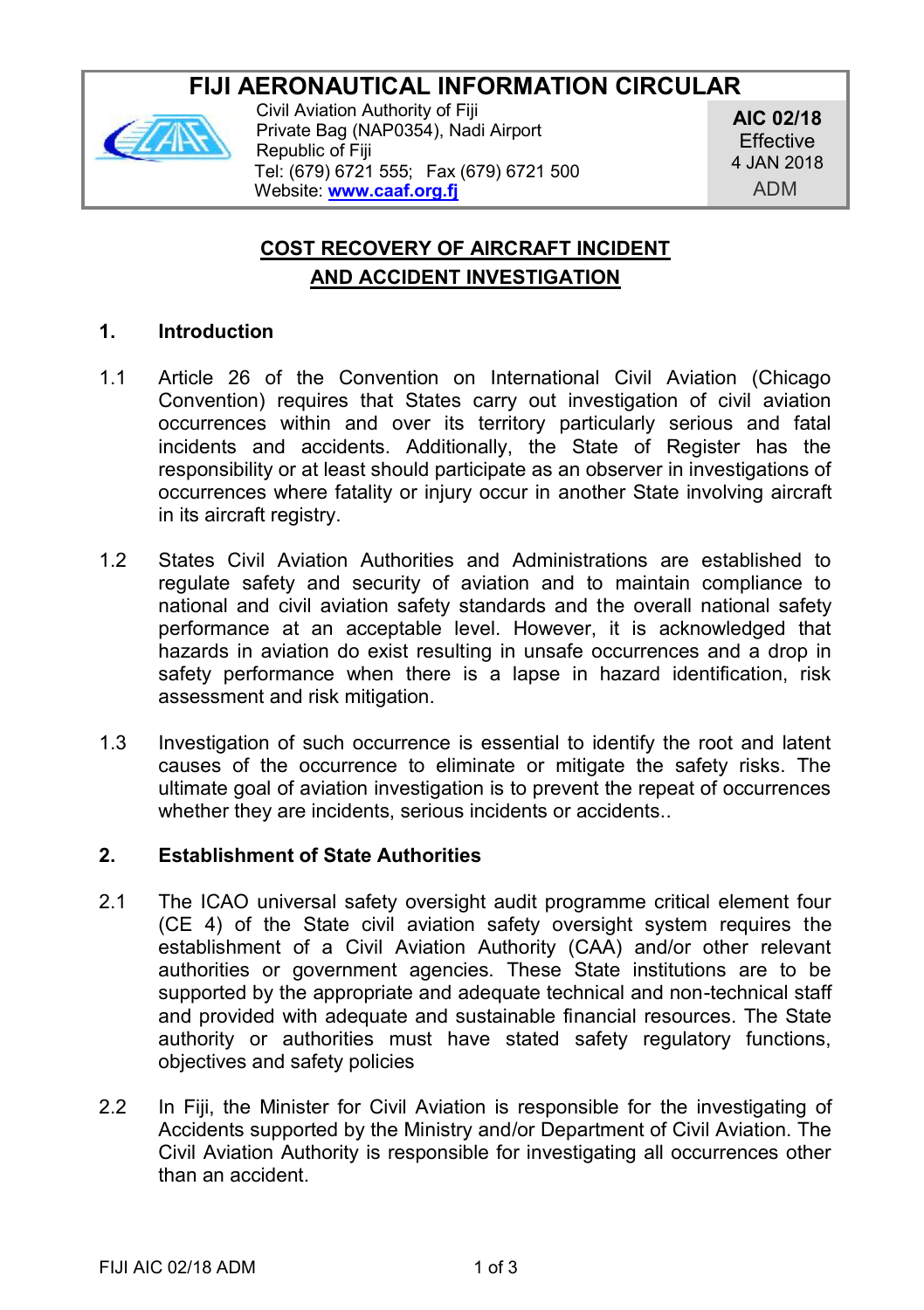- 2.3 Airports Fiji Limited is the Airport Authority responsible for Ramp and Ground movement safety (airside and landside). Airports Fiji Ltd is also the Fiji Air Navigation Services Provider responsible for fulfilling the State's international air navigation obligations
- 2.4 The Fiji MET services is the Authority responsible for ensuring that Fiji meets WMO obligations. The CAAF regulates the aviation MET services and certificates the aviation component of the Fiji MET services to ICAO Annex 3 Standards.

#### **3. Investigation Budget**

- 3.1 The ICAO requirements for investigation are contained in the ICAO Annex 13 Standards and Recommended Practices (SARPS) including the need for States to provision adequate investigation budgets. Moreover, the Universal Safety Oversight Audit Programme (USOAP) Continuous Monitoring Approach (CMA) Accident Investigation Protocol Question 6.105 requires that States establish and implement a process to ensure that the Accident investigation Authority have sufficient financial resources to investigate accidents and serious incidents.
- 3.2 Both the Fiji government Ministry responsible for civil aviation accidents (Fiji Accident Investigation Authority) and the Civil Aviation Authority of Fiji responsible for Investigation of incidents and serious incidents have provisions in their budgets for investigations of occurrences respectively.
- 3.3 It is acknowledged that an actual and realistic budget could not be predetermined given the unpredictability and complexities surrounding each occurrence which is uniquely different. The financing of investigations becomes more challenging when the occurrence is fatal and the number of experts involved. As a result, the costs of investigation accumulate beyond that which the State or the CAAF could budget and absorb on its own
- 3.4 In view of paragraph 3.3 above, the Civil Aviation (Occurrence Reporting and Investigation) Regulation Part 7 section 38 requires that "…costs and appropriate overheads will be recoverable from those involved in any accident at a rate set by Government and advised from time to time by the Authority in an Aeronautical Information Circular (AIC."

## **4. Cost Recovery a Safety Promotion Incentive**

- 4.1 Fiji is highly dependent on Tourism and air transport is a key sector that underpins its success. Through the implementation of safety management system (SMS) as a key basis for certification, aviation businesses could now capture business opportunities which would be difficult to facilitate under the compliance approach alone.
- 4.2 The new SMS risk/performance approach now offers operators/service providers the benefit of submitting alternative methods of compliance (AMOC) based on a safety case. Such AMOC could be accepted by the